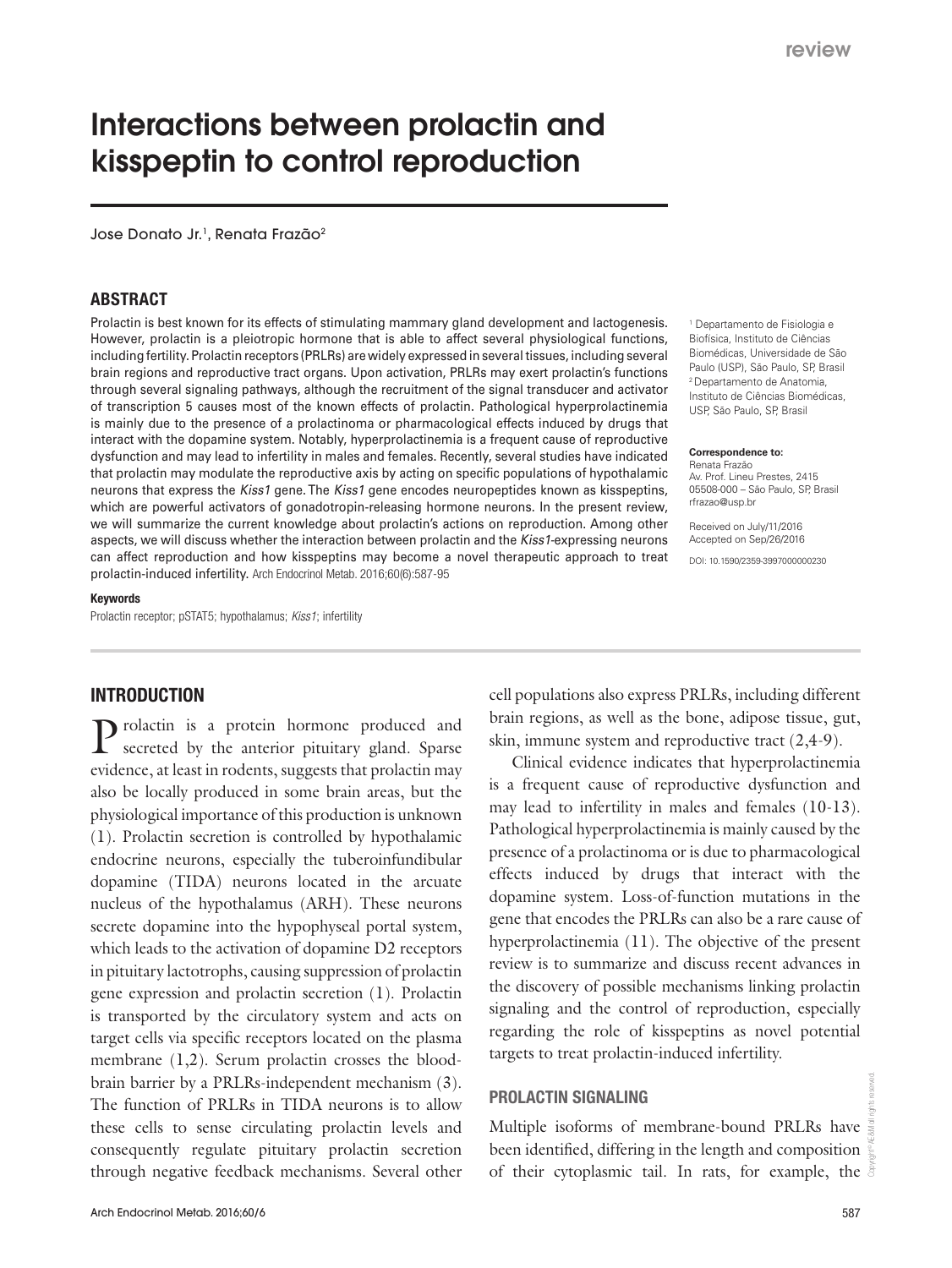following three major PRLRs isoforms were identified: short (291 amino acids), intermediate (393 amino acids), and long (591 amino acids). In mice, one long and three short isoforms of the PRLRs have been described (2). After PRLRs activation, different intracellular signaling pathways can be recruited to induce prolactin biological effects. The receptor activation results in a rapid phosphorylation of Janus kinase 2 (JAK2), which is constitutively associated with the intracellular domain of PRLRs. Activation of JAK2 leads to the phosphorylation of tyrosine residues. Phosphotyrosines serve as binding sites for transducer molecules, such as the signal transducer and activator of transcription (STAT) protein family. Three members of this family are recognized as transducer molecules of PRLRs, including STAT1, STAT3 and STAT5a/b. STAT5, earlier known as mammary gland factor, is recognized as the most important transducer of the PRLRs. STAT proteins become phosphorylated by the PRLR/JAK2 complex and form hetero- or homodimers through its phosphotyrosine residues with another phosphorylated STAT molecule. STAT dimers then translocate to the nucleus, where genomic effects on target genes can occur. The phosphotyrosine residues of the activated PRLR may also serve as a docking site for others adapter proteins which can lead to the activation of different signaling pathways, such as the mitogen-activated protein kinase (MAPK) cascade or the phosphatidylinositol 3-kinase (PI3K) cascade (1,2). In addition, it has been demonstrated that PRLRs activation is also involved in rapid acute effects that lead to changes in membrane excitability. For example, prolactin acutely induces rapid effects on the membrane excitability of neurons (14-18). Such effects occur because PRLRs activation can activate fast-acting signaling mechanisms, such as the PI3K pathway, tyrosine kinase-dependent K+ channels or the production of intracellular messengers that open voltage-independent Ca2+ channels, which in turn allows for ionic changes across the cell membrane (1,15). One of the final mechanisms induced by PRLRs activation is protein synthesis that can in turn desensitize the receptor itself. The JAK/STAT complex can be inhibited by suppressors of cytokine signaling (SOCS) proteins, which inhibit JAK kinases and compete with STAT for docking sites on PRLRs. These proteins include SOCS1, SOCS3 and cytokine-inducible SH2 containing protein (CIS) (1).

# PROLACTIN-MEDIATED REPRODUCTIVE FUNCTIONS IN PERIPHERAL ORGANS

Prolactin is best known for its role in mammopoiesis and lactogenesis. Mammary gland development includes the formation of a branched ductal system that is decorated with terminal and lateral lobules in wild-type virgin adult mice. Following pregnancy and in response to prolactin production, the alveolar development of the mammary gland is greatly amplified. Several studies have provided consistent evidence that such progression is directly modulated by the recruitment of STAT5 proteins upon PRLRs activation. In PRL<sup>1</sup> or PRLR<sup>1</sup> female mice, terminal end buds form during puberty and the ductal tree grows normally. However, in adult PRL-/- mice, the mammary gland ductal system grows into an extended branching network that is devoid of both terminal and lateral lobulations (19). The differentiation of ductal elements also occurs in the global STAT5a, STAT5b and double knockout STAT5a/b female mice; however, development of terminal buds occurs to a lesser extent as compared to wild-type mice (20,21). Deficiencies in mammary gland development were even observed in non-lactating heterozygous PRLRs knockout female mice, indicating that such development is dependent upon prolactin signaling (22). Of note, mammary gland development upon pregnancy could not be observed in PRLR-/- female mice, as well as in global double STAT5a/b knockout females due to their infertility. The total body of research has led to the determination that STAT5 is the principal transcription factor mediating mammopoiesis and lactogenesis. Global STAT5a knockout mice fail to lactate due to incomplete mammary gland development, even after maximal stimulation of prolactin secretion induced by suckling. Conversely, mammary gland development occurs in a relatively normal manner in STAT5b knockout mice (20,21). In addition, the specific deletion of the *Stat5* locus only from the mammary epithelium, using *Creloxp*-mediated recombination, determined that this protein is essential not only for pregnancy-mediated cell proliferation/differentiation but also for the survival of mammary epithelium and maintenance of differentiation (23).

The effects of prolactin on fertility have been well-characterized using knockout mouse models, indicating that reproduction is clearly dependent upon the signaling of this hormone, at least in rodents. Both short and long isoforms of PRLRs have been

Copyright© AE&M all rights reserved.

š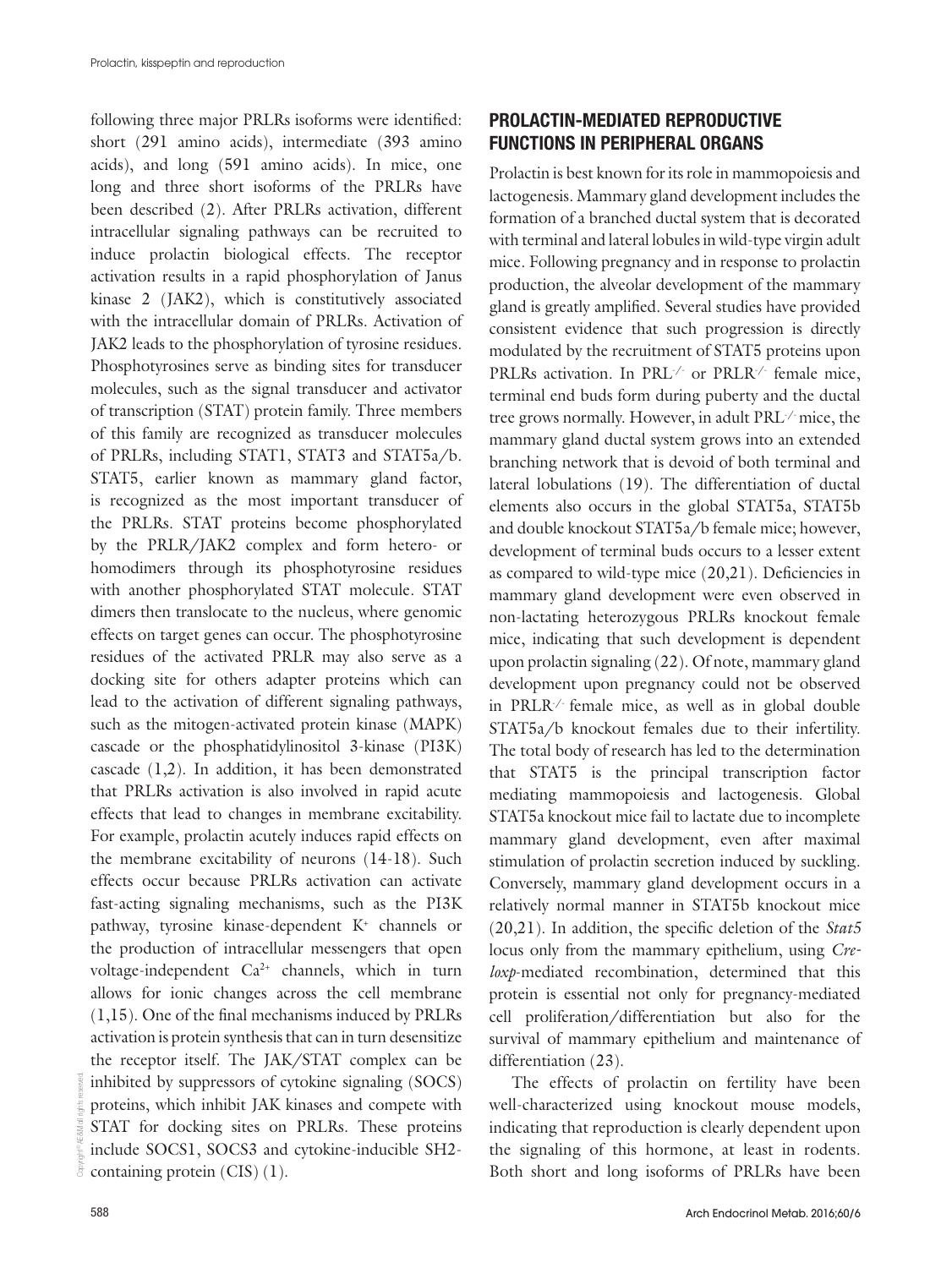described to be expressed in the granulosa, interstitial and luteal cells of the ovaries, and the endometrium, myometrium and decidua in the uterus (24-26). Estradiol is the main ovarian hormone that stimulates prolactin secretion. Estradiol acts at the pituitary level to modulate prolactin gene expression and at the hypothalamus to modulate the activity of neurons known to be prolactin responsive (1,9). Depending on the hormonal milieu, PRLRs expression in several tissues (*e.g*., the ovaries, uterus and hypothalamus) may change along the estrous cycle or during pregnancy and lactation (24,25). In the ovaries, prolactin acts in concert with gonadotropins to stimulate progesterone production by luteal cells and to induce the increase in progesterone receptor expression in the uterus. Progesterone produced by the ovaries is essential for implantation of the fertilized ovum, maintenance of pregnancy and the inhibition of ovulation (2). Prolactin signaling disruption leads to reproductive deficits in mice. For example, PRL-/- or PRLR-/- female mice are infertile (19,22). Adult PRL-/- female mice have irregular estrous cycles, with multiple days of proestrus or estrus. These mutants fail to become pregnant, despite no obvious defects in ovarian histology (19). Similarly, PRLR-/- female mice are infertile, despite regularly mating every 3-4 days, in comparison to wild-type animals that mated every 12 days. The study of preimplantation development of embryos demonstrated that most of the fertilized eggs failed to develop correctly in PRLR-/- mothers, although the embryos that failed to develop were capable of normal development when transferred to wild-type mothers. In addition, it was found that the uterus of a PRLR-/ female was not able to accept the implantation of wildtype blastocysts, indicating that the lack of PRLRs made the uterus refractory to implantation (22). Despite the reproductive defects exhibited by mutant females, PRL-/- male mice are fully fertile, and most PRLR-/- males are fertile, which demonstrates that the infertility in knockout females is caused by the lack of prolactin's luteinizing effects (19,22). However, it is worth mentioning that prolactin has this particular function only in rats and mice, but not in all mammals. Double STAT5a/b knockout female mice, but not solely STAT5a or STAT5b knockouts, are infertile as well (20,21). STAT5a/b knockout mice ovaries exhibit either few or no corpora lutea, which was determined to be the main cause of their infertility (21).

# THE HYPOTHALAMUS AS A TARGET OF PROLACTIN TO MODULATE SEVERAL BIOLOGICAL FUNCTIONS

Prolactin-responsive cells are densely distributed in the central nervous system, especially in the hypothalamus (9,27,28). Several biological functions are regulated by prolactin through its action on defined hypothalamic neuronal populations, including the regulation of prolactin secretion through negative feedback, the expression of maternal behaviors and the modulation of energy balance and the reproductive axis (Figure 1). The best known hypothalamic circuitry involving prolactin effects is composed of TIDA neurons that act as a synchronous network to release dopamine and control prolactin secretion (1,15-17). TIDA neurons are directly responsive to prolactin as demonstrated by the induction of STAT5 phosphorylation (pSTAT5) after an acute prolactin stimulus and a direct postsynaptic depolarization of cell membranes, which stimulates dopamine secretion (15-17). However, during lactation, dopamine secretion is suppressed to allow for physiological hyperprolactinemia. Because TIDA neurons remain electrically responsive to prolactin during lactation, the significant decrease in tyrosine hydroxylase phosphorylation is the best-known mechanism so far that is responsible for the suppression of dopamine secretion during this period (17). In addition, prolactin is also known as an important factor



Figure 1. Scheme that summarizes different biological functions regulated by prolactin through its action on defined hypothalamic neuronal populations.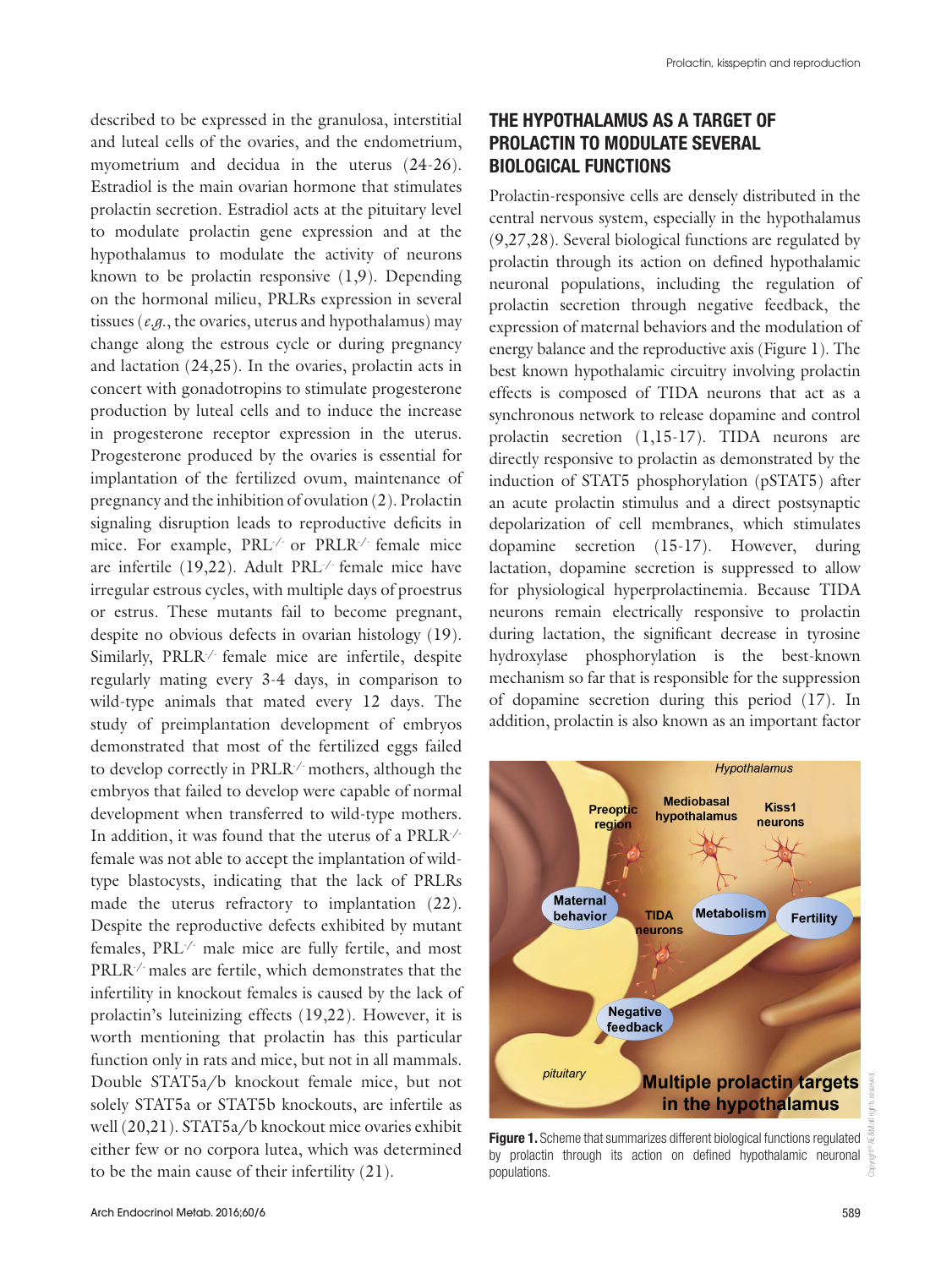that mediates adaptive responses related to maternal behaviors. In this case, the effects of prolactin on maternal care depend on neurons distributed in the preoptic area (29). In rodents, maternal care can be analyzed by evaluating the latency of the animal to exhibit behaviors, such as retrieving pups to the nest, grouping them and crouching over them for a set amount of time. Previous studies performed bilateral infusions of prolactin into the preoptic region, which resulted in a pronounced stimulation of maternal behavior (30). Animals infused with prolactin directly into the medial preoptic area (MPO) retrieved the pups, crouched over them and displayed full maternal behavior significantly faster than respective controls (30). In contrast, overall full maternal response was impaired in animals given bilateral infusions of a PRLRs antagonist into the MPO (31). Interestingly, while PRLR<sup>-/-</sup> female mice showed a complete disruption of maternal behavior (22,32), brain-specific STAT5a/b knockout mice showed no postpartum maternal behavior deficits, demonstrating that STAT5 signaling is not required for the expression of maternal care. Consequently, other signaling pathways recruited by PRLRs activation may be necessary to modulate maternal behavior. In fact, we have previously demonstrated that fast STAT5 independent signaling pathways are acutely recruited by prolactin to modulate the membrane excitability of neurons located in the MPO (14).

Prolactin may also regulate food intake and other metabolic aspects. Hyperprolactinemia is frequently associated with metabolic imbalances, such as obesity and diabetes mellitus (33). Accordingly, PRLR-/ mice show a lean phenotype (34). Several studies also indicate that prolactin or placental lactogens contribute to the metabolic changes typically observed during pregnancy, such as the increase in food intake and adiposity. These studies showed that central prolactin infusions induce a leptin resistance state that changes the metabolism towards a positive energy balance (35,36). Indeed, several populations of leptin receptorexpressing neurons in mice are directly responsive to prolactin (37). Furthermore, inactivation of the *Socs3* gene in leptin receptor-expressing cells improves leptin sensitivity in pregnant mice and mitigates major gestational metabolic adaptions (38). Altogether, these findings suggest that changes in prolactin levels during pregnancy lead to leptin resistance, which, in turn, is responsible for orchestrating many metabolic adaptations commonly observed in pregnant animals.

Thus, these studies indicate that prolactin may centrally modulate energy balance in specific situations.

## INTERACTION BETWEEN PROLACTIN AND THE KISSPEPTIN SYSTEM

Hyperprolactinemia frequently causes disruption of gonadotropin-releasing hormone (GnRH), luteinizing hormone (LH) and follicle stimulating hormone (FSH) secretion, and may lead to hypogonadism and infertility in humans and animal models (12,39-41). The most common symptoms of hyperprolactinemia in women are galactorrhea, amenorrhea and infertility. In men, the most frequent symptoms are typically secondary to a sellar mass effect, such as headaches and visual field defects due to the pituitary enlargement (40,41). A small percentage of male patients present with symptoms such galactorrhea, loss of libido, erectile dysfunction, changes in sperm quality and infertility (12,40). To better understand how hyperprolactinemia affects reproduction, several studies investigated possible prolactin-target neurons that may modulate the reproductive axis. Although GnRH neurons were thought to be potential candidates to be directly regulated by prolactin, it has been demonstrated that only a very small percentage of GnRH neurons express the PRLRs or prolactin-induced pSTAT5. In addition, membrane excitability of GnRH neurons is not acutely modulated by prolactin (16,42), suggesting that other neuronal populations are probably responsible for the prolactin-mediated effects on gonadotropin secretion. Recently, studies provided new evidence that prolactin may modulate the reproductive axis by acting on a specific population of hypothalamic neurons that express the *Kiss1* gene (4-8,43). The *Kiss1* gene encodes neuropeptides, known as kisspeptins, that are critically involved in reproduction. Loss-of-function mutations in the genes encoding kisspeptins or the kisspeptin receptor (*KISS1R*, also known as *GPR54*) leads to the disruption of puberty and infertility in both humans and animal models (44-46). Conversely, a *KISSR*-activating mutation leads to precocious puberty in humans (47). *Kiss1*-expressing neurons exhibit a very defined distribution in the brain. These neurons are mainly located in the anteroventral periventricular nucleus (AVPV), the rostral periventricular nucleus (PeN) and the ARH of the hypothalamus in rodents (48). Of note, some research groups denominate AVPV and PeN neurons together as the rostral periventricular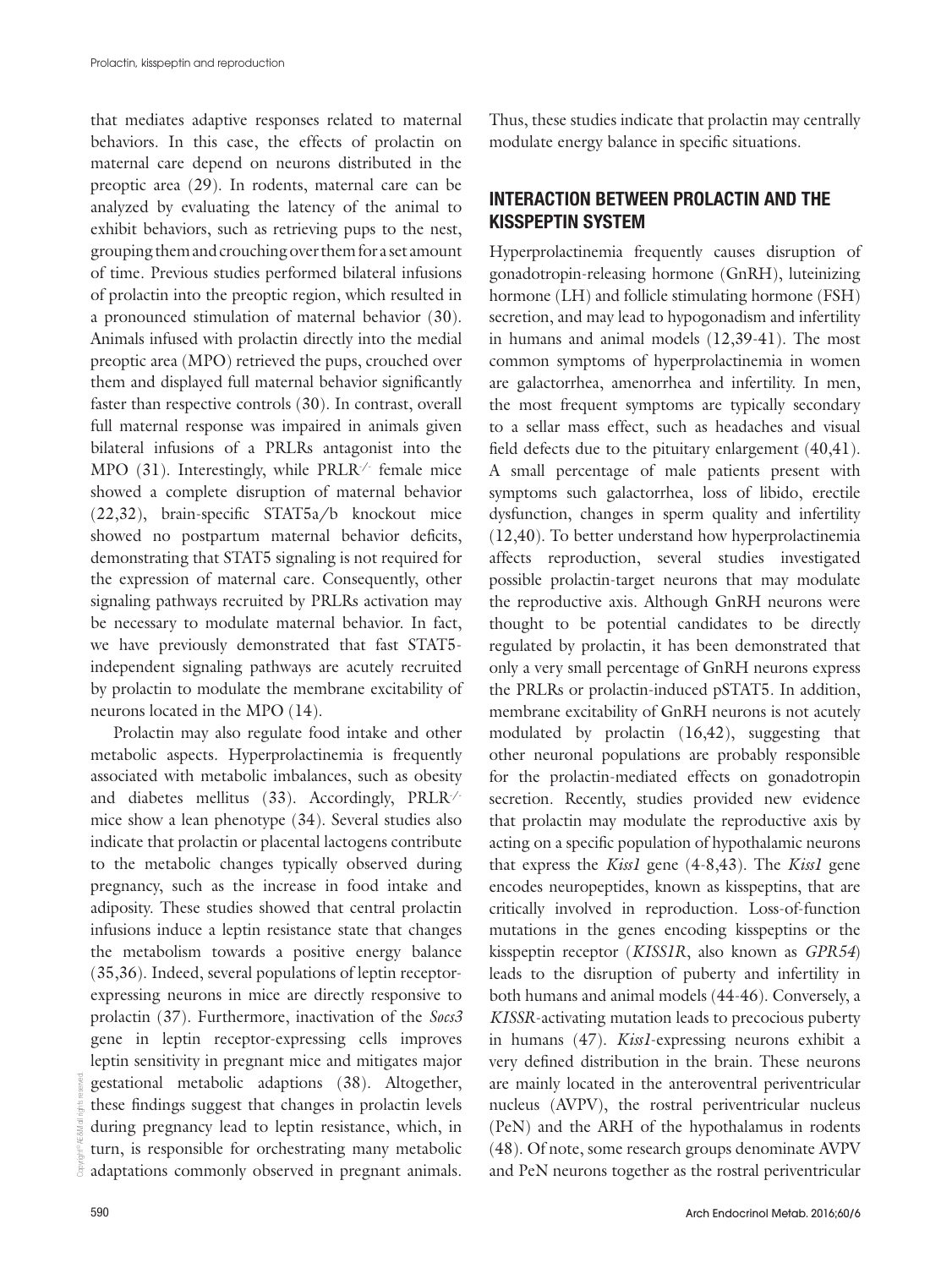area of the third ventricle (RP3V) in rodents (4,42). The confirmation that *Kiss1*-expressing neurons are directly modulated by prolactin levels was provided by the demonstration that most of *Kiss1*-expressing neurons co-express the PRLRs (6,7). Additionally, these receptors are functional because an acute prolactin stimulus can induce pSTAT5 in *Kiss1*-expressing neurons (detailed information can be found on Table 1) (4,5,8). Similar results were obtained by our group using a transgenic mouse model that allows the visualization of *Kiss1*-expressing neurons through a reporter protein. Approximately 80% of *Kiss1*-expressing neurons in the ARH express pSTAT5 after acute intraperitoneal (i.p.) prolactin administration in female mice in diestrus (Figure 2). The expression of PRLRs and the induction of pSTAT5 by prolactin together indicate that prolactin may regulate the activity of *Kiss1*-expressing neurons and kisspeptin secretion. More evidence that the interaction between prolactin and kisspeptin system causes significant impact to the hypothalamic-pituitarygonad axis was provided by studies that evaluated the consequences of prolactin infusion on *Kiss1* mRNA expression in animal models (Table 1). Systemic or intracerebroventricular (icv) prolactin infusion suppresses hypothalamic *Kiss1* expression leading to a reduction in plasma LH levels (4,5,43).

|  |  | Table 1. Summary of the studies that investigated the interaction between prolactin and kisspeptin |
|--|--|----------------------------------------------------------------------------------------------------|
|--|--|----------------------------------------------------------------------------------------------------|

| Reference                                                   | <b>Species</b>             | <b>Comments</b>                                                                                                                                                                                                                                              |  |
|-------------------------------------------------------------|----------------------------|--------------------------------------------------------------------------------------------------------------------------------------------------------------------------------------------------------------------------------------------------------------|--|
| Presence of prolactin receptors in Kiss1-expressing neurons |                            |                                                                                                                                                                                                                                                              |  |
| Kokay and cols., 2011                                       | Rat                        | 86% of Kiss1-expressing neurons in the AVPV co-express PRLRs mRNA in OVX+E2 treated females                                                                                                                                                                  |  |
|                                                             |                            | 79% and 45% of Kiss1-expressing neurons in the ARH of OVX or OVX+E treated animals, respectively, co-express PRLRs mRNA                                                                                                                                      |  |
| Li and cols., 2011                                          | Sheep                      | 60% of ARH kisspeptin immunoreactive neurons co-express PRLRs in OVX females                                                                                                                                                                                 |  |
|                                                             | Human                      | Not described                                                                                                                                                                                                                                                |  |
| Evidence of responsiveness to prolactin                     |                            |                                                                                                                                                                                                                                                              |  |
| Brown and cols., 2014                                       | Mouse                      | 65% of kisspeptin immunoreactive neurons in the AVPV and 35% of kisspeptin neurons in the PeN express prolactin-<br>induced pSTAT5 in mice in diestrus                                                                                                       |  |
| Araujo-Lopes and cols.,<br>2014                             | Rat                        | 70-80% of ARH kisspeptin immunoreactive neurons express pSTAT5 after prolactin icv infusion (0.5 µg/2 µL) in virgin OVX<br>or lactating animals                                                                                                              |  |
| Sjoeholm and cols., 2011                                    | Rat                        | 65-75% of ARH kisspeptin neurons of primiparous rats co-express pSTAT5 after icv prolactin infusion (2.5 or 100 ng/rat)                                                                                                                                      |  |
| Li and cols., 2011                                          | Sheep                      | No co-expression between Kiss1 mRNA and prolactin-induced pSTAT5 (icv, 20 µg/hr/1 week) in the ARH of OVX+E2<br>females                                                                                                                                      |  |
|                                                             | Human                      | Not described                                                                                                                                                                                                                                                |  |
| Effects of prolactin on Kiss1 expression                    |                            |                                                                                                                                                                                                                                                              |  |
| Sonigo and cols., 2012                                      | Mouse                      | Chronic infusion of prolactin (7 µg/24 hr/28 days) significantly decreases hypothalamic Kiss1 mRNA and kisspeptin<br>immunoreactivity in the AVPV and ARH                                                                                                    |  |
| Brown and cols., 2014                                       | Mouse                      | 3 sc doses of prolactin (100 µg/200 µg) cause a suppression of Kiss1 mRNA in the ARH of OVX mice                                                                                                                                                             |  |
| Araujo-Lopes and cols., 2014                                | Rat                        | Icv $(4 \mu g/\mu L)$ or sc $(0.5 \mu g/0.2 \mu L)$ prolactin injection causes a significant reduction of <i>Kiss1</i> mRNA in the ARH of OVX rats                                                                                                           |  |
| Li and cols., 2011                                          | Sheep                      | Icy prolactin infusion (20 $\mu$ g/hr/1 week) does not significantly change Kiss1 mRNA expression in the ARH of OVX+E2<br>females                                                                                                                            |  |
|                                                             | Human                      | Not described                                                                                                                                                                                                                                                |  |
| Effects of kisspeptin on prolactin secretion                |                            |                                                                                                                                                                                                                                                              |  |
| Szawka and cols., 2010                                      | Rat/cell<br>culture        | Kisspeptin-10 icy infusion (3 nmol) increases serum prolactin release in OVX+E2 and proestrus females, but had no effect<br>in OVX females, diestrus females or males<br>Kisspeptin-10 does not alter prolactin secretion in anterior pituitary cell culture |  |
| Hashizume and cols., 2010                                   | Goat                       | Intravenous administration of kisspeptin-10 (5 mg/kg) does not alter basal serum prolactin levels                                                                                                                                                            |  |
| Kadokawa and cols., 2008                                    | Bovine/<br>cell<br>culture | Kisspeptin-10 (1 $\mu$ M or 10 $\mu$ M) increases media prolactin concentration of anterior pituitary cells, extracted from<br>8-month-old castrated male calves                                                                                             |  |
| Ramaswamy and cols.,<br>2009                                | Monkey                     | Intravenous infusion of kisspeptin-10 (10 or 30 µg) induces no change in prolactin serum concentration in male Macaca<br>mulatta                                                                                                                             |  |
| Jayasena and cols., 2014                                    | Human                      | Acute or twice-daily for 1 week sc administration of kisspeptin-54 (6.4 nmol/kg) induced no effect on serum prolactin levels<br>in healthy women                                                                                                             |  |

Copyright© AE&M all rights reserved.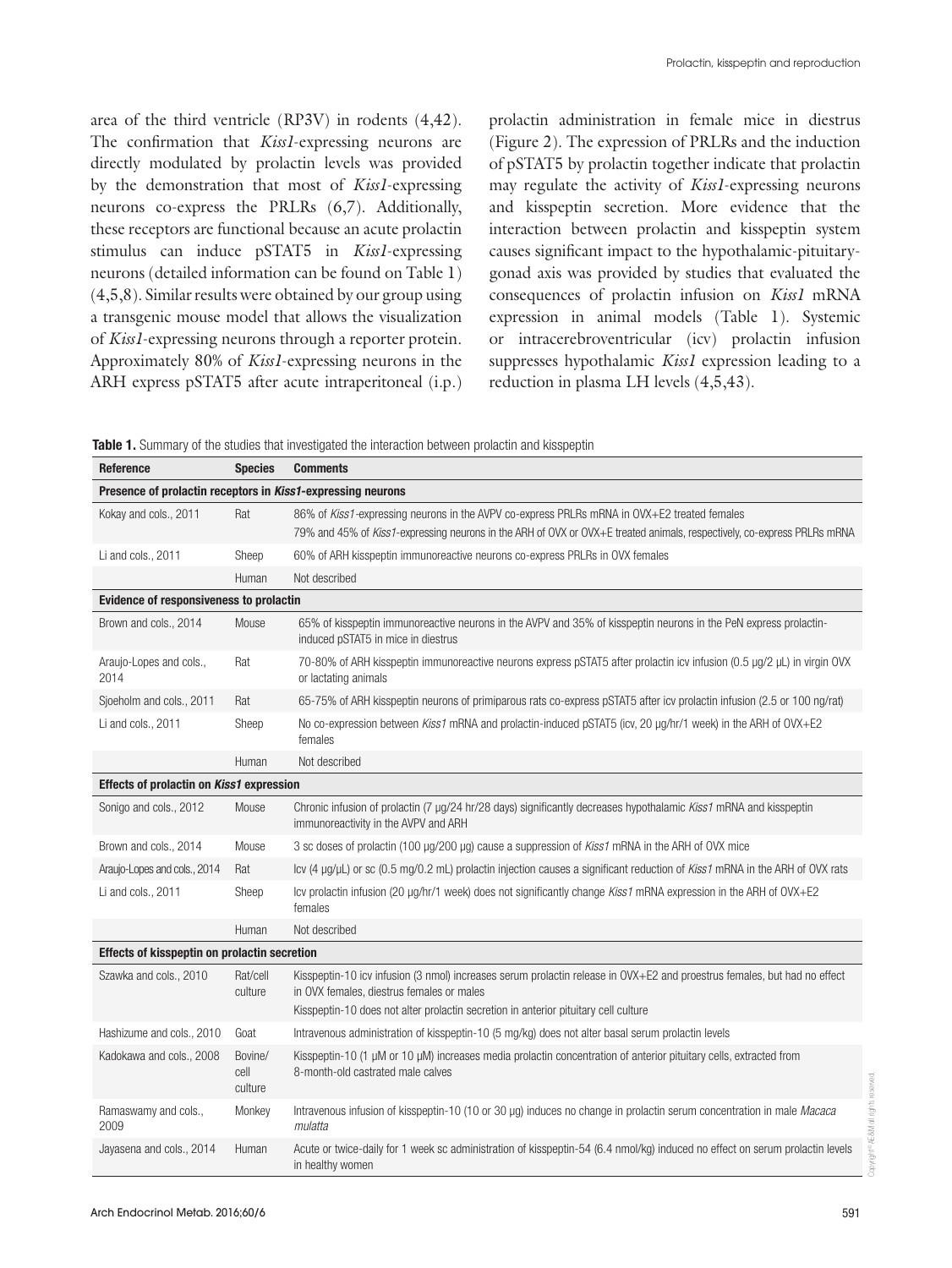

**Figure 2.** Prolactin-responsive *Kiss1*-expressing neurons in the mouse arcuate nucleus. Fluorescent photomicrographs of hypothalamic sections showing the expression of humanized Renilla green fluorescent protein (hrGFP) which is expressed under the transcriptional control of the *Kiss1* gene and prolactin-induced pSTAT5 immunoreactivity of a female mouse in diestrus. Details about this mouse model can be found in previous publications (Cravo and cols., 2013). Mice received a single i.p. injection of ovine prolactin (10 µg/g) before perfusion. Arrows illustrate examples of prolactin-responsive *Kiss1*-expressing neurons. The *inset* represents a higher magnification of dual-labeled neurons in the ARH. Abbreviations: 3V, third ventricle. Scale bar: photomicrograph =  $100 \mu m$ ; inset =  $23 \mu m$ .

Interestingly, not only may prolactin affect the activity of *Kiss1*-expressing neurons, but kisspeptins possibly control prolactin secretion as well. Administration of kisspeptin-10 to culture media prepared with anterior pituitary cells extracted from 8-month-old castrated male calves increased prolactin secretion (49). However, several other studies were unable to demonstrate such effect (Table 1) (50-53). In humans, for example, acute or a week of twice-daily subcutaneous (sc) administrations of kisspeptin-54, at a dose known to stimulate gonadotropin secretion, induced no effect on serum prolactin levels in healthy women (53). In fact, the ability of kisspeptin to induce prolactin secretion seems to be directly related to circulating estrogen levels, as demonstrated in rodents. Icv infusion of kisspeptin-10 increases serum prolactin levels only in ovariectomized E2-primed (OVX+E2) or proestrus rats, but had no effect in ovariectomized (OVX) females, diestrus females or male rats (52). Additionally, Ribeiro and cols. (54) demonstrated that kisspeptins increase prolactin secretion through inhibition of TIDA neurons in an estrogen-dependent manner, not only in female rats but also in males. The demonstration, at least in rodents, that kisspeptin administration may induce prolactin secretion through TIDA neurons inhibition suggests that *Kiss1-*expressing neurons may also be part of the feedback circuitry responsible for modulating prolactin secretion.

# MAY KISSPEPTIN BE USED AS A NOVEL THERAPEUTIC APPROACH TO TREAT PROLACTIN-INDUCED INFERTILITY?

Because kisspeptins are known as the most important activators of GnRH neurons (55) and they are able to cause a powerful stimulation in LH and FSH secretion in both humans and animal models (48,56- 58), kisspeptin administration may have potential therapeutic effects to treat infertility. The first evidence of this effect was provided by a clinical trial in which women with functional hypothalamic amenorrhea were subjected to a protocol of twice-daily sc kisspeptin-54 administration for 2 weeks. After the first kisspeptin-54 injection, women with functional hypothalamic amenorrhea showed a rapid and marked increase in plasma gonadotropins and estradiol levels, in comparison to the vehicle group. However, 2 weeks of kisspeptin-54 treatment led to receptor desensitization and no further significant effect on gonadotropins secretion was observed (58). In fact, the treatment of women with hypothalamic amenorrhea was more effective when kisspeptin-54 was administered sc twice-weekly over a prolonged period. This protocol elevated the levels of reproductive hormones even after 8 weeks of treatment (59). Additionally, the effects of kisspeptins administration on egg maturation in women undergoing in vitro fertilization therapy have also been tested. A single sc injection of kisspeptin-54 was able to trigger egg maturation sufficiently to result in fertilization, embryo implantation, and successful live birth in women with subfertility. Of note, the efficacy rate of kisspeptin treatment was similar to that obtained by conventional therapy (60).

Kisspeptin administration can also restore gonadotropin secretion and ovarian cyclicity in a prolactin-induced infertility model in mice (43). Hyperprolactinemia was induced by a chronic sc infusion of prolactin. While control animals displayed regular estrous cycles, hyperprolactinemic female mice showed disruption of their cycles. Remarkably, daily i.p. injections of kisspeptin-10 recovered estrous cyclicity and ovulation rate even in hyperprolactinemic mice (43). Additionally, Sonigo and cols., (43) tested whether the suppression of GnRH release induced by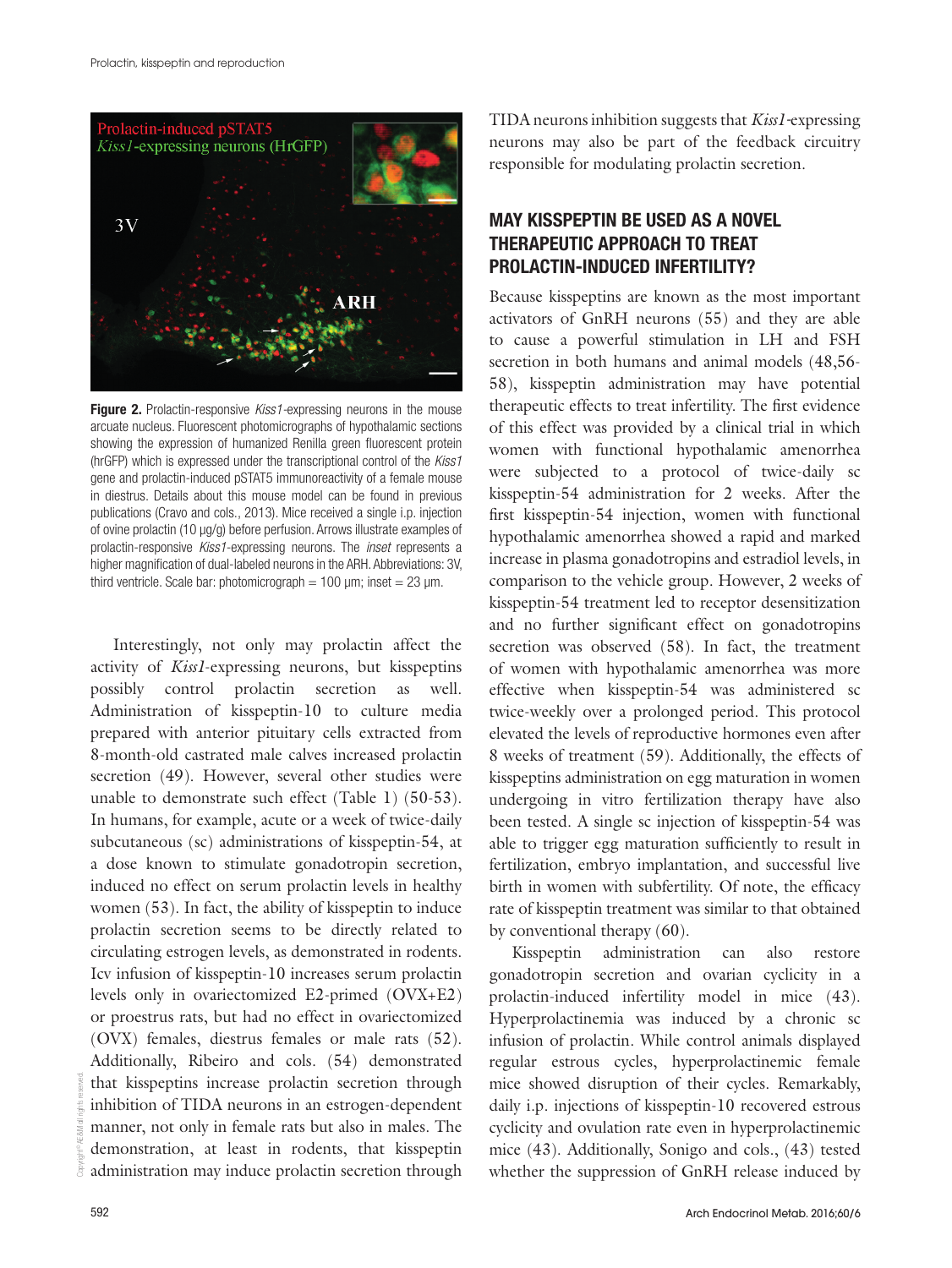hyperprolactinemia could be reversed by kisspeptin treatment. To demonstrate the effects of kisspeptins on GnRH secretion, medial basal hypothalamus explants obtained from female mice were treated in a culture medium. As expected, GnRH release into the medium was significantly inhibited after exposure to prolactin. Notably, co-treatment with kisspeptin-10 was able to restore GnRH secretion, demonstrating that prolactin inhibitory action on gonadotropin secretion is mediated by changes in kisspeptin secretion (43). Therefore, the reduction of *Kiss1* gene expression is now believed to be the primary cause of the suppression of gonadotropin secretion during hyperprolactinemia. Nevertheless, whether kisspeptin may be used as a novel therapeutic approach to treat prolactin-induced infertility in humans still requires further investigation.

In conclusion, recent evidence indicates that *Kiss1-*expressing neurons are important mediators of prolactin's effects on reproduction. Prolactin acts directly on *Kiss1-*expressing neurons and induces suppression of *Kiss1* mRNA expression and kisspeptin secretion, leading to a lower activation of GnRH and gonadotropins secretion. Therefore, hyperprolactinemia-induced infertility can possibly be treated with kisspeptin replacement. Furthermore, kisspeptins seem to contribute to the control of prolactin secretion, which highlights a putative bidirectional interaction between prolactin and the kisspeptin system.

Acknowledgements: we thank the São Paulo Research Foundation (Fapesp-Brazil, 13/07908-8, 2015/10992-6) for the financial support.

Disclosure: no potential conflict of interest relevant to this article was reported.

### REFERENCES

- 1. Freeman ME, Kanyicska B, Lerant A, Nagy G. Prolactin: structure, function, and regulation of secretion. Physiol Rev. 2000;80(4):1523-631.
- 2. Bole-Feysot C, Goffin V, Edery M, Binart N, Kelly P. Prolactin (PRL) and its receptor: actions, signal transduction pathways and phenotypes observed in PRL receptor knockout mice. Endocr Rev. 1998;19(3):225-68.
- 3. Brown RSE, Wyatt AK, Herbison RE, Knowles PJ, Ladyman SR, Binart N, et al. Prolactin transport into mouse brain is independent of prolactin receptor. FASEB J. 2016;30(2):1002-10.
- 4. Brown RSE, Herbison AE, Grattan DR. Prolactin regulation of kisspeptin neurones in the mouse brain and its role in the lactation-induced suppression of kisspeptin expression. J Neuroendocrinol. 2014;26(12):898-908.
- 5. Araujo-Lopes R, Crampton JR, Aquino NS, Miranda RM, Kokay IC, Reis AM, et al. Prolactin regulates kisspeptin neurons in the arcuate nucleus to suppress LH secretion in female rats. Endocrinology. 2014;155(3):1010-20.
- 6. Kokay IC, Petersen SL, Grattan DR. Identification of prolactinsensitive GABA and kisspeptin neurons in regions of the rat hypothalamus involved in the control of fertility. Endocrinology. 2011;152(2):526-35.
- 7. Li Q, Rao A, Pereira A, Clarke IJ, Smith JT. Kisspeptin Cells in the Ovine Arcuate Nucleus Express Prolactin Receptor but not Melatonin Receptor. J Neuroendocrinol. 2011;23(10):871-82.
- 8. Sjoeholm A, Bridges RS, Grattan DR, Anderson GM. Region-, neuron-, and signaling pathway-specific increases in prolactin responsiveness in reproductively experienced female rats. Endocrinology. 2011;152(5):1979-88.
- 9. Furigo IC, Kim KW, Nagaishi VS, Ramos-Lobo AM, de Alencar A, Pedroso JA, et al. Prolactin-sensitive neurons express estrogen receptor-alpha and depend on sex hormones for normal responsiveness to prolactin. Brain Res. 2014;1566:47-59.
- 10. Shibli-Rahhal A, Schlechte J. Hyperprolactinemia and infertility. Endoc Metab Clin N Am. 2011;40:837-46.
- 11. Newey PJ, Gorvin CM, Cleland SJ, Willberg CB, Bridge M, Azharuddin M, et al. Mutant prolactin receptor and familial hyperprolactinemia. N Engl J Med. 2013;369:2012-20.
- 12. Glezer A, Bronstein MD. Prolactinomas. Endocrinol Metab Clin North Am. 2015;44(1):71-8.
- 13. Vilar L, Freitas MC, Naves LA, Casulari LA, Azevedo M, Montenegro R, et al. Diagnosis and management of hyperprolactinemia: results of a Brazilian multicenter study with 1234 patients. J Endocrinol Invest. 2008;31(5):436-44.
- 14. Buonfiglio DC, Ramos-Lobo AM, Silveira MA, Furigo IC, Hennighausen L, Frazao R, et al. Neuronal STAT5 signaling is required for maintaining lactation but not for postpartum maternal behaviors in mice. Horm Behav. 2015;71:60-8.
- 15. Lyons DJ, Hellysaz A, Broberger C. Prolactin regulates tuberoinfundibular dopamine neuron discharge pattern: novel feedback control mechanisms in the lactotrophic axis. J Neurosci. 2012;32(23):8074-83.
- 16. Brown RS, Piet R, Herbison AE, Grattan DR. Differential actions of prolactin on electrical activity and intracellular signal transduction in hypothalamic neurons. Endocrinology. 2012;153(5):2375-84.
- 17. Romanò N, Yip SH, Hodson DJ, Guillou A, Parnaudeau S, Kirk S, et al. Plasticity of Hypothalamic Dopamine Neurons during Lactation Results in Dissociation of Electrical Activity and Release. J Neurosci. 2013;33(10):4424-33.
- 18. Moss RL, Chan A, Dudley CA. Hyperprolactinemia: its electrophysiologic and pharmacologic effect on neurons of the ventromedial nucleus of the hypothalamus. Brain Res. 1985;346(2):301-9.
- 19. Horseman ND, Zhao W, Montecino‐Rodriguez E, Tanaka M, Nakashima K, Engle SJ, et al. Defective mammopoiesis, but normal hematopoiesis, in mice with a targeted disruption of the prolactin gene. EMBO J. 1997;16(23):6926-35.
- 20. Liu X, Robinson GW, Wagner KU, Garrett L, Wynshaw-Boris A, Hennighausen L. Stat5a is mandatory for adult mammary gland development and lactogenesis. Genes Dev. 1997;11(2):179-86.
- 21. Teglund S, McKay C, Schuetz E, van Deursen JM, Stravopodis D, Wang D, et al. Stat5a and Stat5b Proteins Have Essential and Nonessential, or Redundant, Roles in Cytokine Responses. Cell. 1998;93(5):841-50.
- 22. Ormandy CJ, Camus A, Barra J, Damotte D, Lucas B, Buteau H, et al. Null mutation of the prolactin receptor gene produces multiple reproductive defects in the mouse. Genes Dev. 1997;11(2):167-78.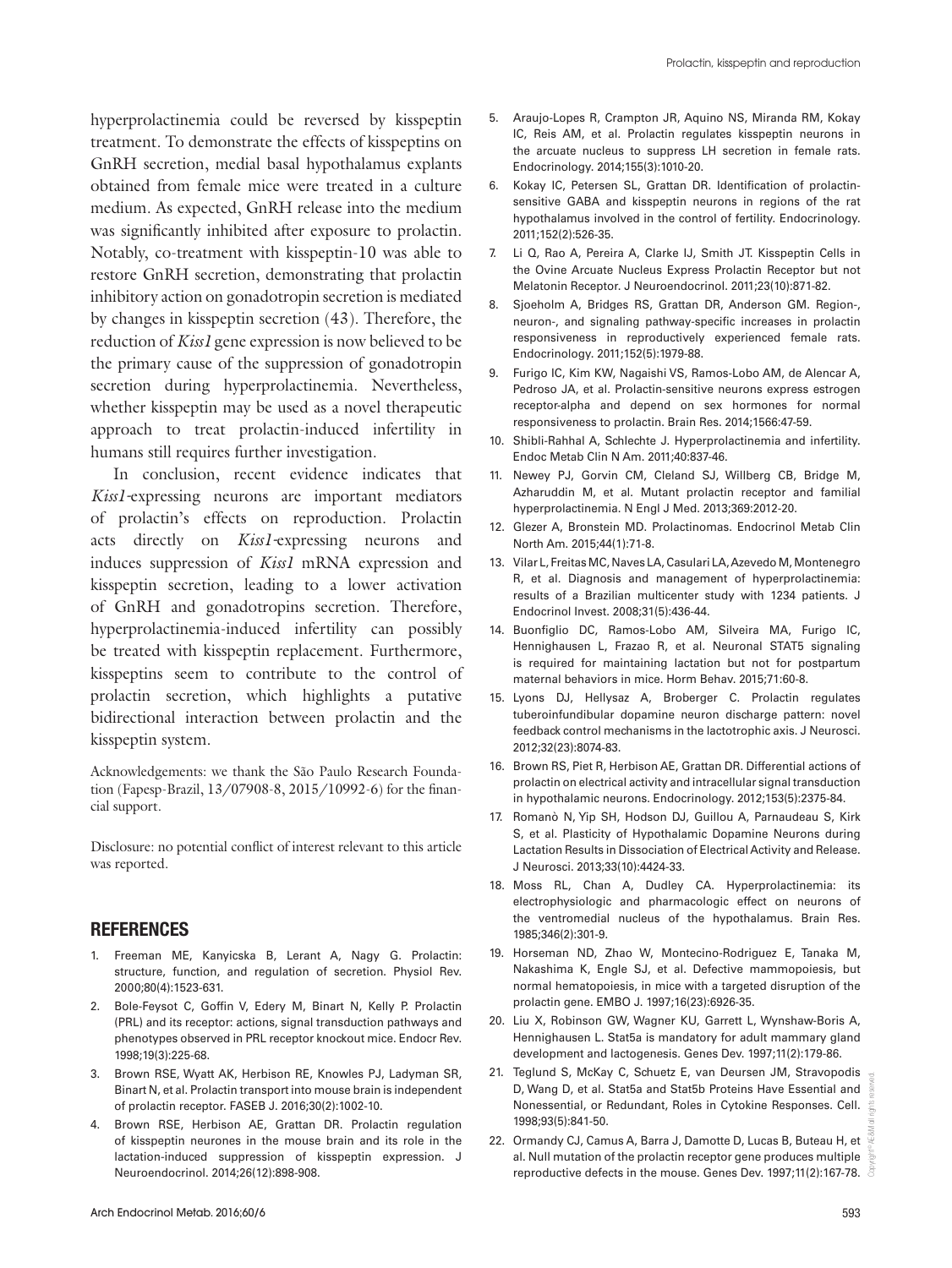- 23. Cui Y, Riedlinger G, Miyoshi K, Tang W, Li C, Deng C-X, et al. Inactivation of Stat5 in mouse mammary epithelium during pregnancy reveals distinct functions in cell proliferation, survival, and differentiation. Mol Cell Biol. 2004;24(18):8037-47.
- 24. Clarke DL, Linzer DI. Changes in prolactin receptor expression during pregnancy in the mouse ovary. Endocrinology. 1993;133(1):224-32.
- 25. Nagano M, Kelly PA. Tissue distribution and regulation of rat prolactin receptor gene expression. Quantitative analysis by polymerase chain reaction. J Biol Chem. 1994;269(18):13337-45.
- 26. Frasor J, Gaspar CA, Donnelly KM, Gibori G, Fazleabas AT. Expression of prolactin and its receptor in the baboon uterus during the menstrual cycle and pregnancy. J Clin Endocrinol Metab. 1999;84(9):3344-50.
- 27. Brown RSE, Herbison AE, Grattan DR. Differential changes in responses of hypothalamic and brainstem neuronal populations to prolactin during lactation in the mouse. Biol Reprod. 2011;84(4):826-36.
- 28. Brown RSE, Kokay IC, Herbison AE, Grattan DR. Distribution of prolactin-responsive neurons in the mouse forebrain. J Comp Neurol. 2010;518(1):92-102.
- 29. Dobolyi A, Grattan DR, Stolzenberg DS. Preoptic inputs and mechanisms that regulate maternal responsiveness. J Neuroendocrinol. 2014;26(10):627-40.
- 30. Bridges RS, Numan M, Ronsheim PM, Mann PE, Lupini CE. Central prolactin infusions stimulate maternal behavior in steroid-treated, nulliparous female rats. Proc Natl Acad Sci U S A. 1990;87(20):8003-7.
- 31. Bridges R, Rigero B, Byrnes E, Yang L, Walker A. Central infusions of the recombinant human prolactin receptor antagonist, S179D-PRL, delay the onset of maternal behavior in steroid-primed, nulliparous female rats. Endocrinology. 2001;142(2):730-9.
- 32. Lucas BK, Ormandy CJ, Binart N, Bridges RS, Kelly PA. Null mutation of the prolactin receptor gene produces a defect in maternal behavior. Endocrinology. 1998;139(10):4102-7.
- 33. Schernthaner G, Prager R, Punzengruber C, Luger A. Severe hyperprolactinaemia is associated with decreased insulin binding in vitro and insulin resistance in vivo. Diabetologia. 1985;28(3):138-42.
- 34. Freemark M, Fleenor D, Driscoll P, Binart N, Kelly P. Body weight and fat deposition in prolactin receptor-deficient mice. Endocrinology. 2001;142(2):532-7.
- 35. Naef L, Woodside B. Prolactin/Leptin interactions in the control of food intake in rats. Endocrinology. 2007;148(12):5977-83.
- 36. Augustine RA, Grattan DR. Induction of central leptin resistance in hyperphagic pseudopregnant rats by chronic prolactin infusion. Endocrinology. 2008;149(3):1049-55.
- 37. Nagaishi VS, Cardinali LI, Zampieri TT, Furigo IC, Metzger M, Donato J Jr. Possible crosstalk between leptin and prolactin during pregnancy. Neuroscience. 2014;259:71-83.
- 38. Zampieri TT, Ramos-Lobo AM, Furigo IC, Pedroso JA, Buonfiglio DC, Donato J Jr. SOCS3 deficiency in leptin receptor-expressing cells mitigates the development of pregnancy-induced metabolic changes. Mol Metab. 2014;4(3):237-45.
- 39. Singtripop T, Mori T, Park MK, Sakamoto S, Kawashima S. Development of uterine adenomyosis after treatment with dopamine antagonists in mice. Life Sci. 1991;49(3):201-6.
- 40. Colao A, Sarno A, Cappabianca P, Briganti F, Pivonello R, Somma C, et al. Gender differences in the prevalence, clinical features and response to cabergoline in hyperprolactinemia. Eur J Endocrinol. 2003;148(3):325-31.
- Copyright© AE&M all rights reserved. 41. Kars M, Dekkers OM, Pereira AM, Romijn JA. Update in prolactinomas. Neth J Med. 2010;68(3):104-12.
- 42. Grattan DR, Jasoni CL, Liu X, Anderson GM, Herbison AE. Prolactin regulation of gonadotropin-releasing hormone neurons to suppress luteinizing hormone secretion in mice. Endocrinology. 2007;148(9):4344-51.
- 43. Sonigo C, Bouilly J, Carre N, Tolle V, Caraty A, Tello J, et al. Hyperprolactinemia-induced ovarian acyclicity is reversed by kisspeptin administration. J Clin Invest. 2012;122(10):3791-5.
- 44. Seminara SB, Messager S, Chatzidaki EE, Thresher RR, Acierno JS Jr, Shagoury JK, et al. The GPR54 gene as a regulator of puberty. N Engl J Med. 2003;349(17):1614-27.
- 45. de Roux N, Genin E, Carel JC, Matsuda F, Chaussain JL, Milgrom E. Hypogonadotropic hypogonadism due to loss of function of the KiSS1-derived peptide receptor GPR54. Proc Natl Acad Sci U S A. 2003;100(19):10972-6.
- 46. Funes S, Hedrick JA, Vassileva G, Markowitz L, Abbondanzo S, Golovko A, et al. The KiSS-1 receptor GPR54 is essential for the development of the murine reproductive system. Biochem Biophys Res Commun. 2003;312:1357-63.
- 47. Teles MG, Bianco SD, Brito VN, Trarbach EB, Kuohung W, Xu S, et al. A GPR54-activating mutation in a patient with central precocious puberty. N Engl J Med. 2008;358:709-15.
- 48. Gottsch ML, Cunningham MJ, Smith JT, Popa SM, Acohido BV, Crowley WF, et al. A role for kisspeptins in the regulation of gonadotropin secretion in the mouse. Endocrinology. 2004;145:4073-7.
- 49. Kadokawa H, Suzuki S, Hashizume T. Kisspeptin-10 stimulates the secretion of growth hormone and prolactin directly from cultured bovine anterior pituitary cells. Anim Reprod Sci. 2008;105(3- 4):404-8.
- 50. Hashizume T, Saito H, Sawada T, Yaegashi T, Ezzat AA, Sawai K, et al. Characteristics of stimulation of gonadotropin secretion by kisspeptin-10 in female goats. Anim Reprod Sci. 2010;118(1):37-41.
- 51. Ramaswamy S, Gibbs RB, Plant TM. Studies of the localisation of kisspeptin within the pituitary of the rhesus monkey (Macaca mulatta) and the effect of kisspeptin on the release of non-gonadotropic pituitary hormones. J Neuroendocrinol. 2009;21(10):795-804.
- 52. Szawka RE, Ribeiro AB, Leite CM, Helena CV, Franci CR, Anderson GM, et al. Kisspeptin regulates prolactin release through hypothalamic dopaminergic neurons. Endocrinology. 2010;151(7):3247-57.
- 53. Jayasena CN, Comninos AN, Narayanaswamy S, Bhalla S, Abbara A, Ganiyu-Dada Z, et al. Acute and chronic effects of kisspeptin-54 administration on GH, prolactin and TSH secretion in healthy women. Clin Endocrinol (Oxf). 2014;81(6):891-8.
- 54. Ribeiro AB, Leite CM, Kalil B, Franci CR, Anselmo-Franci JA, Szawka RE. Kisspeptin regulates tuberoinfundibular dopaminergic neurones and prolactin secretion in an oestradioldependent manner in male and female rats. J Neuroendocrinol. 2015;27(2):88-99.
- 55. Han SK, Gottsch ML, Lee KJ, Popa SM, Smith JT, Jakawich SK, et al. Activation of gonadotropin-releasing hormone neurons by kisspeptin as a neuroendocrine switch for the onset of puberty. J Neurosci. 2005;25(49):11349-56.
- 56. Dhillo WS, Chaudhri OB, Patterson M, Thompson EL, Murphy KG, Badman MK, et al. Kisspeptin-54 stimulates the hypothalamicpituitary gonadal axis in human males. J Clin Endocrinol Metab. 2005;90(12):6609-15.
- 57. Dhillo WS, Chaudhri OB, Thompson EL, Murphy KG, Patterson M, Ramachandran R, et al. Kisspeptin-54 stimulates gonadotropin release most potently during the preovulatory phase of the menstrual cycle in women. J Clin Endocrinol Metab. 2007;92(10):3958-66.

AE&M all rights

in